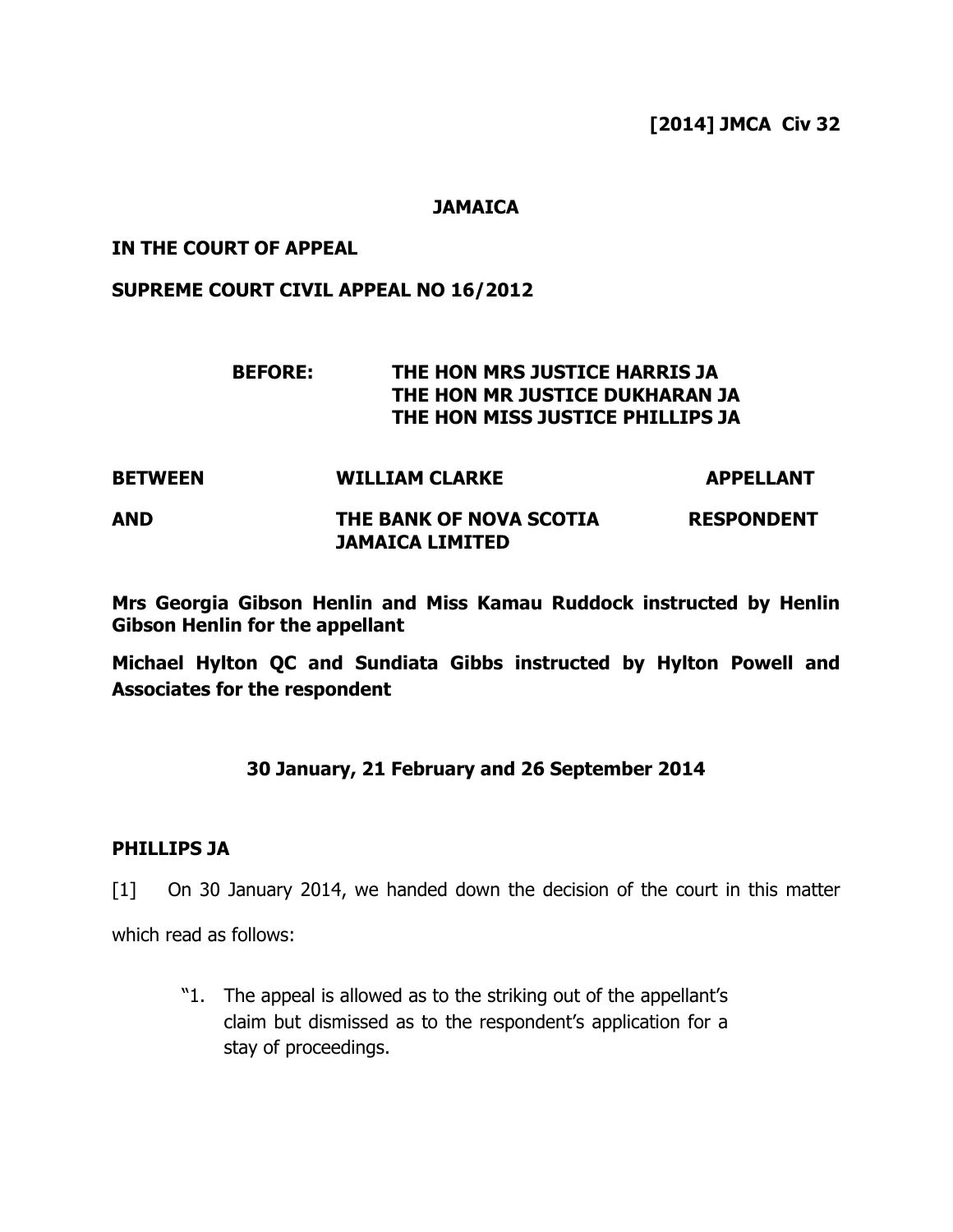- 2. The counter-notice of appeal is dismissed as to the striking out of the appellant's claim but allowed as to the stay of proceedings
- 3. Half of the costs incurred in the court below and in the Court of Appeal are awarded to the appellant, to be agreed or taxed."

[2] On that same date, the respondent wrote to the registrar of this court requesting an opportunity to be heard on the question of costs awarded to the appellant on the judgment, having had no advance notice of the costs order, and the fact that a panel of the court other than that which heard the appeal, handed down the judgment. The application was grounded on the dictum of Lord Sumption made on behalf of the Board in **Sans Souci Limited v VRL Services Limited** [2012] UKPC 6, in an appeal from

this court. In paragraphs 22 and 23, he stated:

 "22. It is the duty of a Court to afford a litigant a reasonable opportunity to be heard on any relevant matter, including costs, on which he wishes to be heard. The Court of Appeal included an order for costs in their Judgment of 12 December 2008 without hearing either party upon it. The Practice Direction in Jamaica assumes that submissions on costs, if any, will be made before the Court rises after giving Judgment, a course which it would have been impossible for the [respondent's] representatives to follow in this case because they had had no advance notice of the contents of the judgment and only one day's notice of the fact that it was to be delivered. This procedure may nevertheless be perfectly acceptable, provided that the order included in the Judgment is provisional, and that parties are given a reasonable opportunity to address the Court on costs later.

 23. The importance of finality in litigation has been emphasised by generations of common lawyers. Ultimately there must come an end to the parties' opportunities for reopening matters procedural or substantive which have been judicially decided. This principle is, however founded on an assumption that they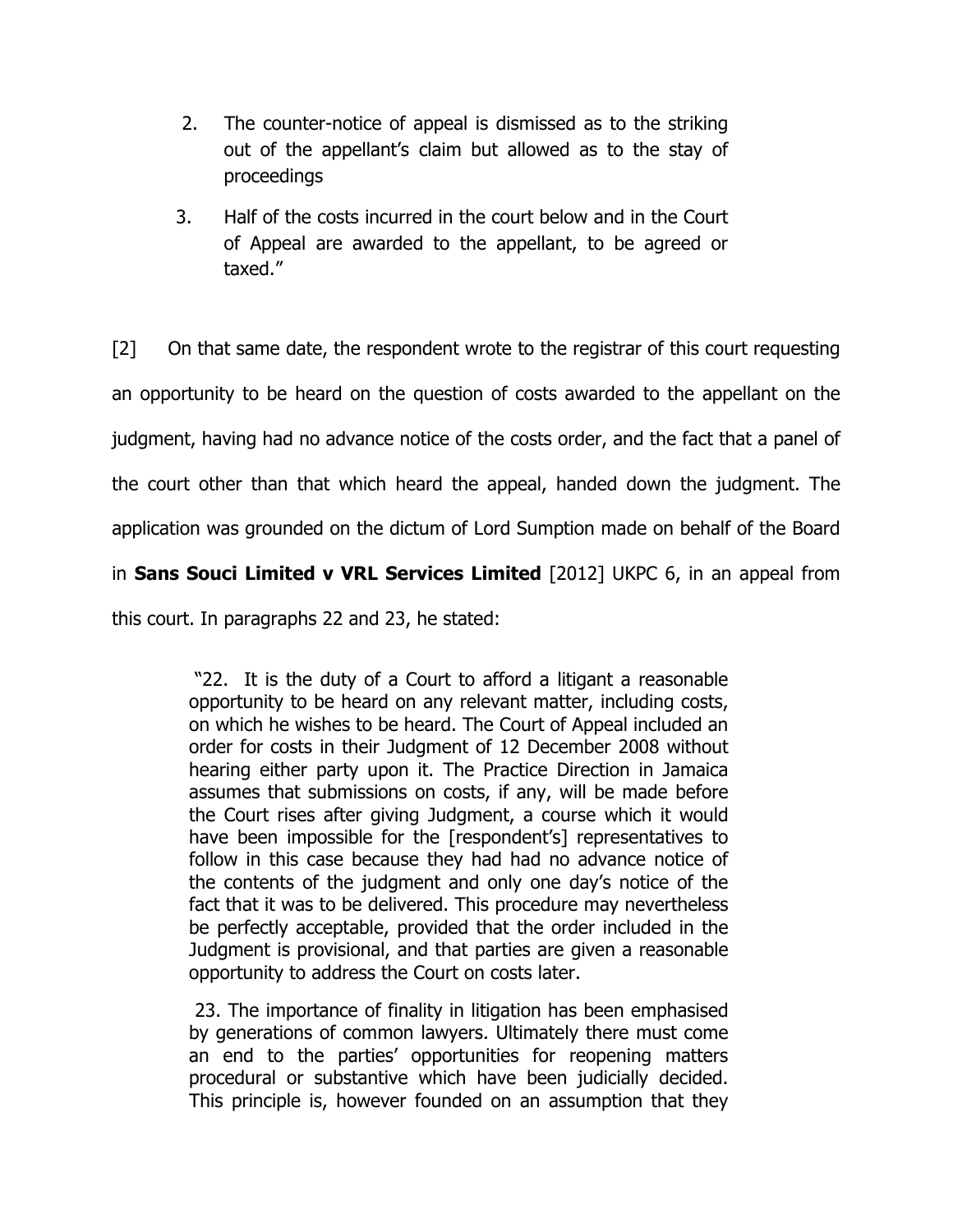were decided in accordance with the rules of natural justice. Notwithstanding the importance of finality, the rule of practice is that until either (i) a reasonable time has elapsed or (ii) the order has been perfected, a party who has not been heard on costs or other matters arising out of a judgment, is entitled as of right to be heard…"

[3] As the facts were somewhat similar, on the basis of the above, we accepted the respondent's position and invited the parties to make written submissions in relation to costs on or before 21 February 2014. Both counsel complied. We sincerely apologise for the delay in providing this ruling. This which follows is the decision of the Court.

[4] The contention between the parties has spawned much litigation. The substantive issue in respect of this aspect of their conflict related to whether the appellant, a former president and chief executive officer of the respondent, was entitled to payment by the respondent of the amount of £41,181.06. How did this come about? As stated in the judgment, during his employment with the respondent, the appellant was entitled to a five series BMW motor car. The respondent, however, purchased a seven series BMW for his use. The parties agreed that the appellant would pay the difference in price between the two cars, and if within a period of four years the appellant exercised the option to purchase the car, the sums paid by him would be deducted from the purchase price. An account was opened at one of the respondent's branches and the appellant made payments amounting to £41,181.06 into that account. There was an early determination of the appellant's contract of employment with the respondent in 2007. He had not exercised the option for purchase of the car by then. He stopped making any payments into the account in December 2007. Issues relating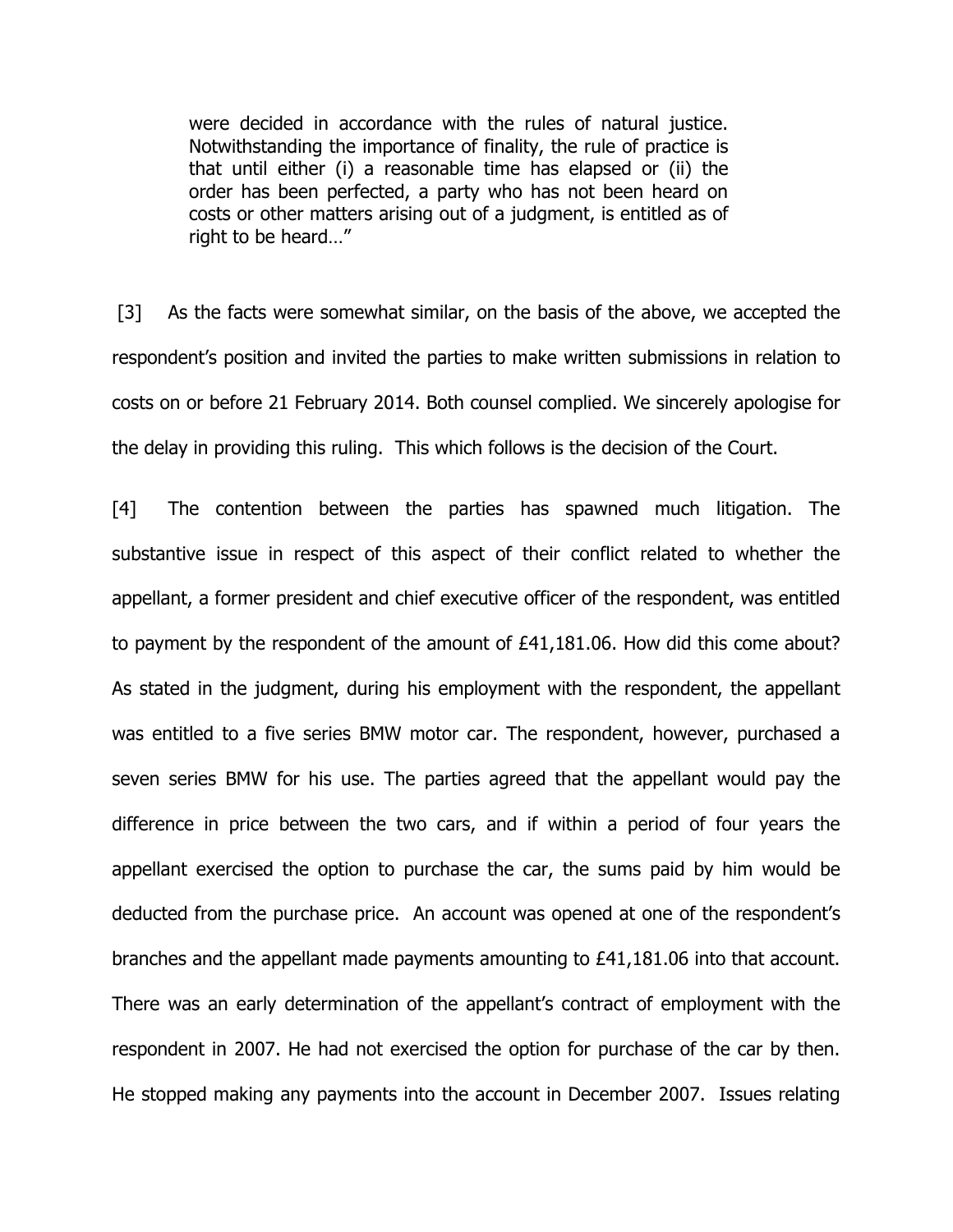to the appellant's separation from the respondent were submitted to arbitration and out of those proceedings a settlement agreement was arrived at.

[5] On 18 October 2011, the appellant filed a claim for an order for payment of the sum of £41,181.06 plus interest or alternatively damages for breach of contract. The claim was said to be on the basis of the banker-client relationship between the parties. The respondent filed a notice of application for court orders seeking the following: a declaration that the court had no jurisdiction to try the claim; alternatively, a declaration that the court should not exercise its jurisdiction to try the claim; an order that the claim form and particulars of claim be struck out; alternatively, an order that the proceedings be stayed; an order that the costs of the proceedings be awarded to the respondent; and such further or other relief as the court may deem fit. On 27 January 2012, on the said respondent's application, Sinclair-Haynes J struck out the appellant's claim form and particulars of claim with costs to the respondent, and gave permission to appeal.

[6] On one hand the appellant contended that the monies were due as being in his account, and the respondent was obliged to pay the sums due to him pursuant to the banker customer relationship. The respondent, on the other hand, said that all issues between the parties had been settled and were reflected in the settlement agreement executed by them, and that included the car and all funds associated therewith; but in any event, the settlement agreement stated that any issues arising out of that agreement should be submitted to Mr Graeme Hew for determination. The settlement agreement, however, had not been disclosed to Sinclair-Haynes J the basis being, inter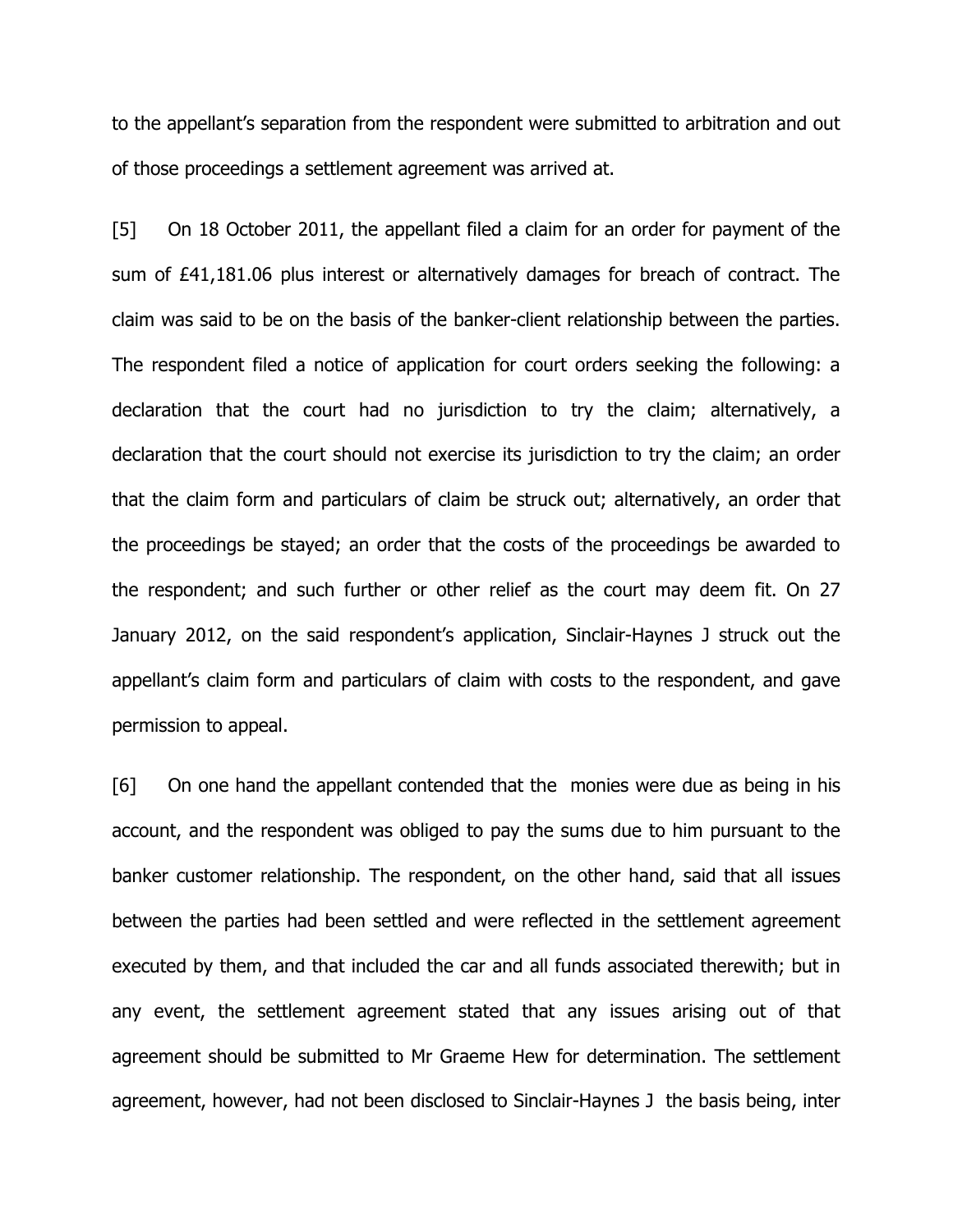alia, and which was submitted by both parties, the confidentiality clause in the settlement agreement.

[7] As Harris JA said on behalf of the court, in paragraph [26] of the judgment,

"Two broad issues arise in this case. The first is whether the court has effective jurisdiction to try and determine the appellant's claim. The second is, if the court is seized of jurisdiction, whether it is obliged to exercise it."

We found in respect of the first issue, that the court was endowed with jurisdiction, as the claim was founded on a banker and customer relationship, and the banker, the debtor, was resident in the jurisdiction; and that the claim was not an abuse of process and the learned judge was wrong to strike out the claim for want of jurisdiction.

[8] With regard to the second issue, we found that the claim falling as it did within the purview of matters directly or indirectly relating to the settlement agreement, and the appellant having signed the same, he had thereby consented to Mr Hew adjudicating on the disputes arising out of that agreement in accordance with clause 11. Mr Hew was best suited to determine the dispute which had arisen, being fully seized of all the circumstances surrounding the settlement agreement. The appellant was bound by the settlement agreement and ought to honour it, and abide by its terms. We found that arbitration proceedings by Mr Hew was the proper forum in which the case could be suitably dealt with in the interests of the parties and the interests of justice. We made orders as stated in paragraph [1] above, among which, is an order for the stay of the proceedings in the court below and an award of one-half of the costs of the Court of Appeal and the court below to the appellant.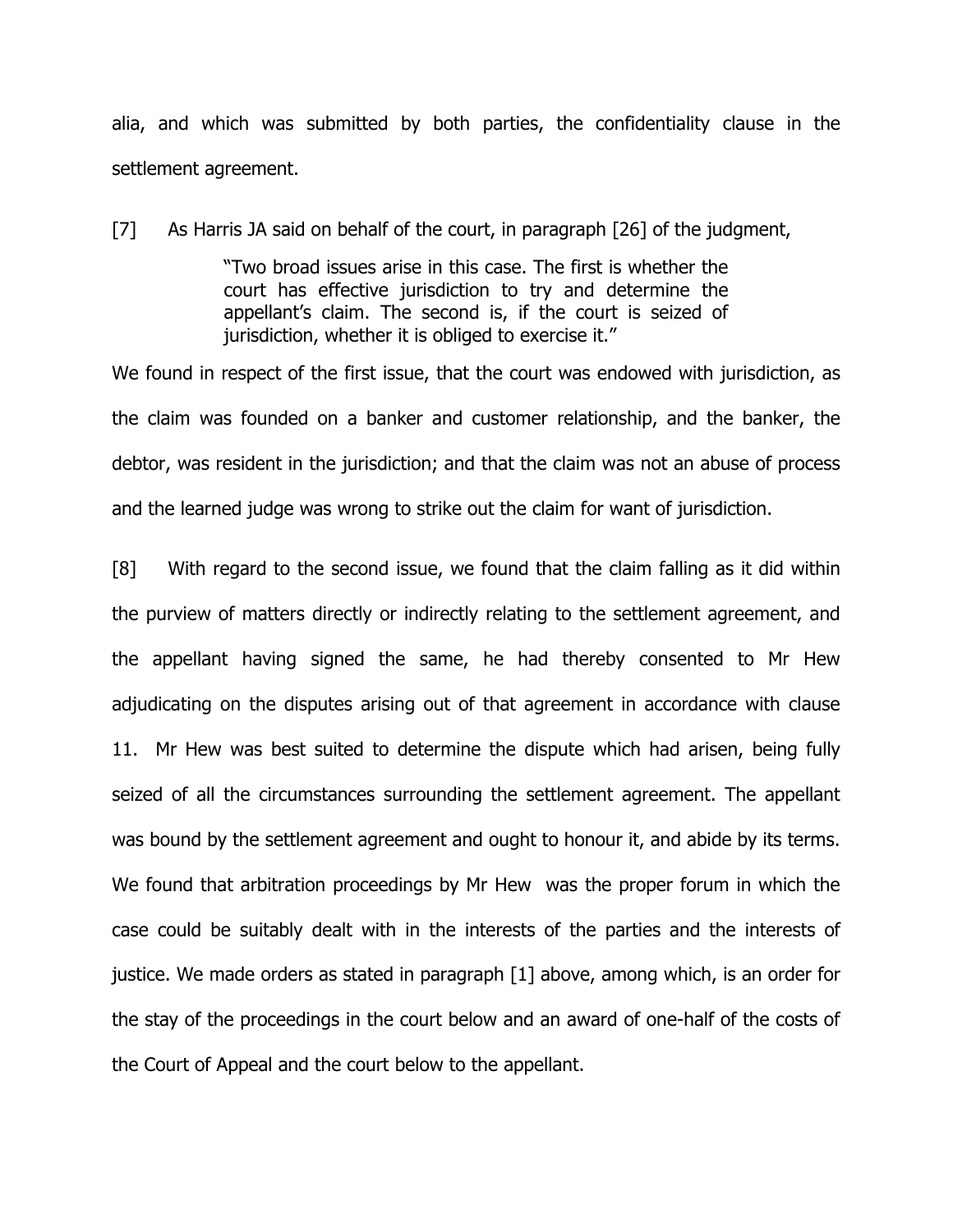[9] The issue now arising relates to the award of costs to the appellant.

### **Submissions**

[10] Counsel for the appellant contended that the primary relief sought by the respondent in the court below was for a declaration that the court had no jurisdiction to try the claim, which was granted with costs. The appellant therefore had no option but to appeal as his claim had been struck out. The respondent, counsel submitted, could have recognised the jurisdiction of the court and asked for the matter to be stayed pursuant to section 5 of the Arbitration Act, but it did not pursue that course. So, the respondent succeeded in obtaining its primary relief in relation to the only claim brought by the appellant. The appellant, counsel stated, had first made a demand for the sum and having received no response within a week, thereafter filed his claim. The Court of Appeal found that the court had jurisdiction and restored the claim, which dealt with the only order made by the learned judge which was to strike out the claim. The issue of a stay of the proceedings was merely obiter in her judgment, and not really a consideration, as once the claim had been struck out, there was nothing to stay. In fact, the restoration of the claim was a condition precedent to the stay being granted. Based on the above arguments counsel asked that the order made by this court in relation to costs be varied to permit that:

1. The appellant be awarded all the costs in the Supreme Court and in the Court of Appeal.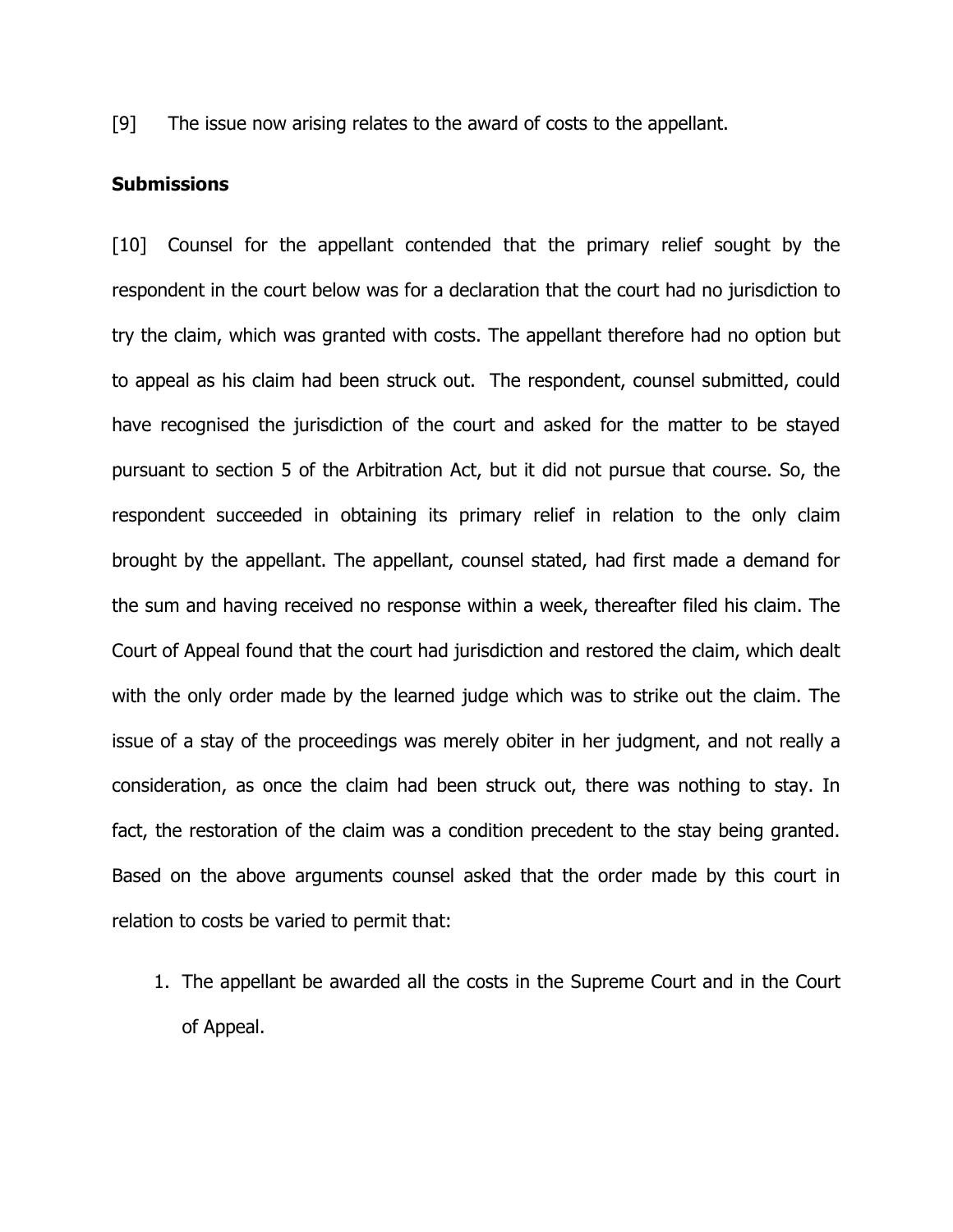2. In the alternative, the appellant be awarded all the costs in the Supreme Court and 75% of his costs in the Court of Appeal.

[11] Counsel referred to and relied on part 64 of the Civil Procedure Rules (CPR) dealing with the award of costs generally, the definition and application, and submitted that part 64 is applicable to the Court of Appeal by virtue of rule 1.18(1) of the Court of Appeal Rules (CAR). Counsel accepted that the award of costs is in the discretion of the court, but the general rule is that the successful party is entitled to the costs. However, counsel submitted that the court should, in the exercise of its discretion. examine the conduct of the parties, in particular whether the stance adopted by a party was reasonable in all the circumstances.

[12] Counsel submitted that the appellant should be entitled to all his costs in the Supreme Court and in the Court of Appeal as he had first made a demand for the funds in the account prior to commencing proceedings, and filed a claim as he had received no response to his letter. The respondent took a position of striking out the claim from the beginning and never pursued the approach accepted in these courts for the matter to be stayed and for the parties to proceed to arbitration. The respondent only considered arbitration and a stay in the Court of Appeal by way of concession and variation of the learned judge's decision. This, counsel said, was by way of a counter notice and so the respondent should not be rewarded with costs.

[13] Counsel maintained that had the respondent had a bona fide interest in invoking the arbitration clause in the settlement agreement from the outset, it would have done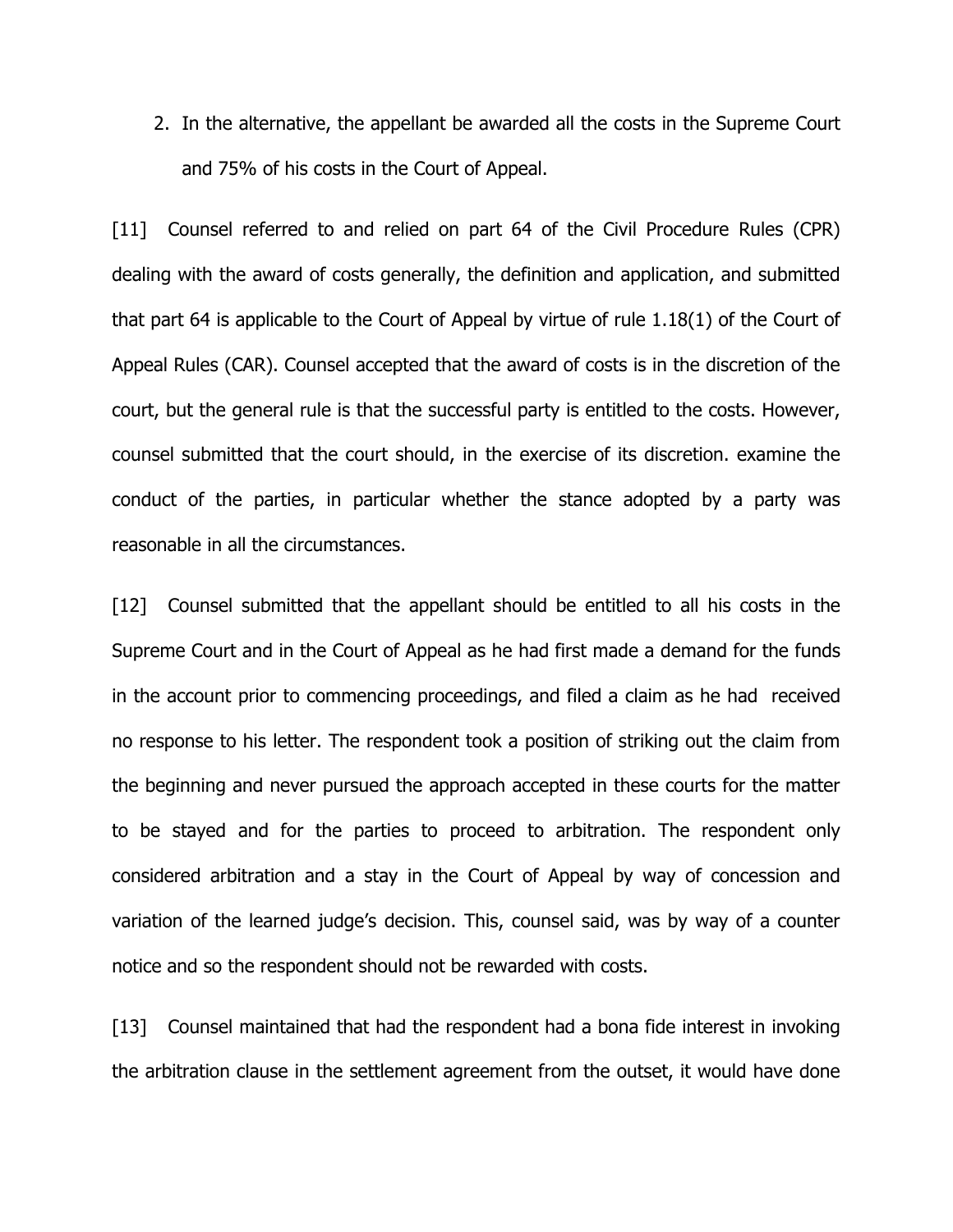so, but instead it has pursued a course to strike out the appellant's claim which was not in keeping with the overriding objective, that is to save expenses, inter alia. The Court of Appeal, having found that the local court has jurisdiction, has restored the appellant's claim and has also found that the claim was not an abuse of process. So, the argument continues, the appellant has been successful in setting aside the learned judge's order and has also been successful on the counter notice and should therefore be awarded costs in both courts.

[14] With regard to the counter-notice of appeal, counsel submitted that the respondent has been largely unsuccessful. It had certainly failed, where it sought to affirm the decision of the learned judge. Counsel submitted further that the respondent sought variation of the judge's order which was that a stay be granted in the alternative; but for a stay to be granted, it assumed that the claim subsisted, which, counsel said, supported her contention that the respondent had been unreasonable in challenging the court's jurisdiction to try the claim. The position taken by the respondent on the counter-notice was done by way of a concession and in doing so, the respondent did not challenge any ground on which it had succeeded which could have resulted in an increase of costs, in order to warrant any costs on the counter-notice.

[15] Counsel therefore submitted that on the authority of **Burchell v Bullard and Ors** [2005] 3 Costs LR 507, the court having looked at the matter in the round, and having balanced all the facts, should award the greater share of the costs to the party who has had the greater share of success. Counsel stated that the appellant had been forced to appeal because of the stance adopted by the respondent throughout, that is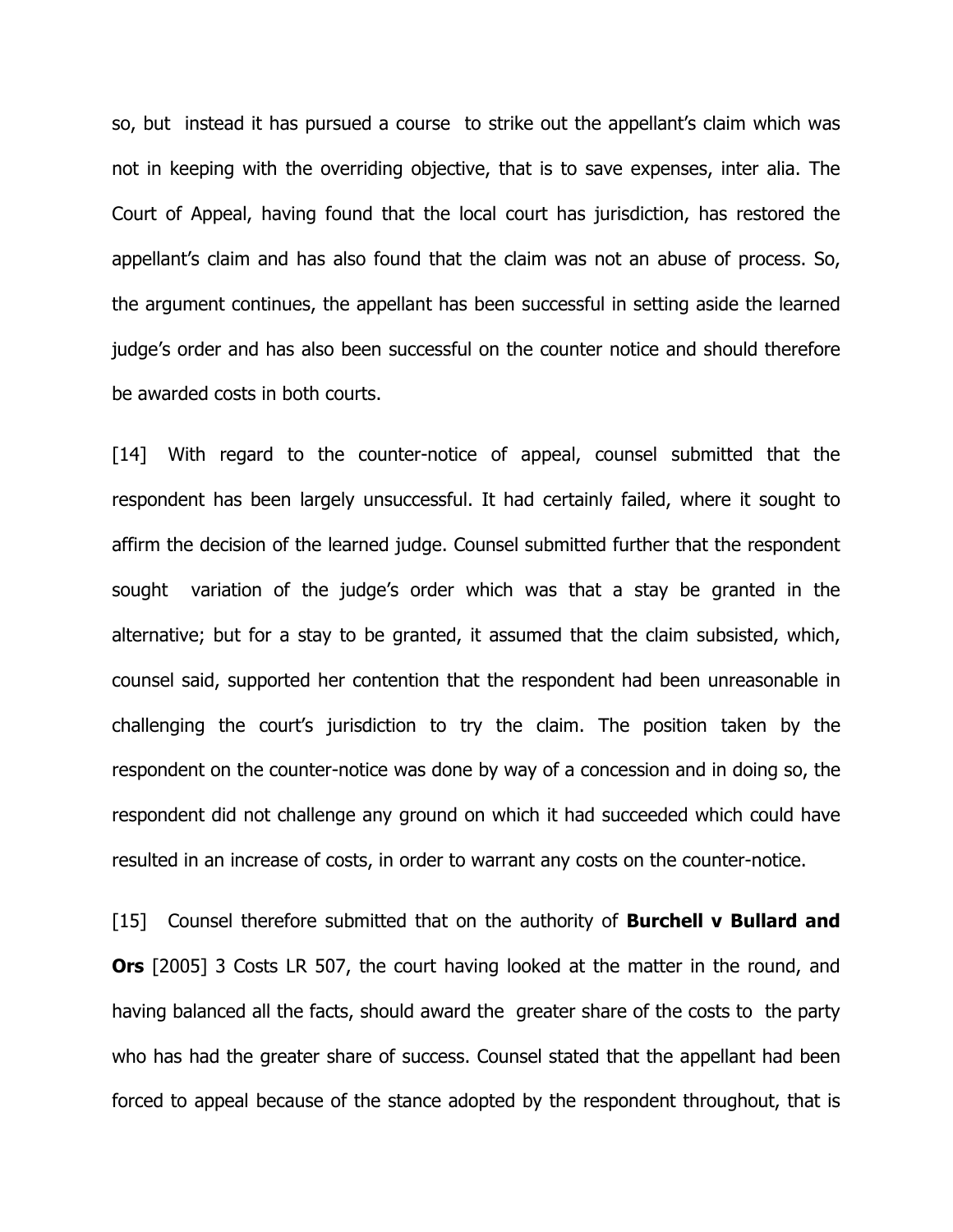to strike out the appellant's valid claim. The greater part of the appeal and the counter notice of appeal, counsel submitted, was having the claim restored. Counsel therefore asked for the costs to be awarded as suggested in paragraph [10] herein, or in the alternative, that the order for costs remain as stated in the judgment.

[16] Counsel for the respondent agreed with the general principle that costs are awarded to the successful party and stated that in the instant case, prima facie, it could appear that both parties had been successful on appeal. But, counsel submitted, in fact that was not the case when one considers the entire circumstances, as, indeed the respondent has been the successful party and is entitled to its costs.

[17] Counsel submitted that, both in this court and in the court below, the respondent had sought alternative orders. In both courts, the appellant had opposed both reliefs. In the court below the learned judge had decided to strike out the claim, but, submitted counsel, both courts had agreed that the respondent should succeed; they just had not agreed on the appropriate relief which ought to have been granted. The Court of Appeal found that the learned judge was wrong to have struck out the claim, but also found that the application by the respondent had merit, and the respondent was therefore correct in bringing the application. The appellant's position, counsel noted, had been persistent that the matter should be tried in the court, but the courts had been equally consistent in rejecting that position. Counsel referred to the ruling made by Brooks JA in chambers when considering the procedural appeal in this matter (which was later set aside by the full court as the judge in chambers lacked jurisdiction to hear an appeal), where having stated that the decision of the learned judge to strike out the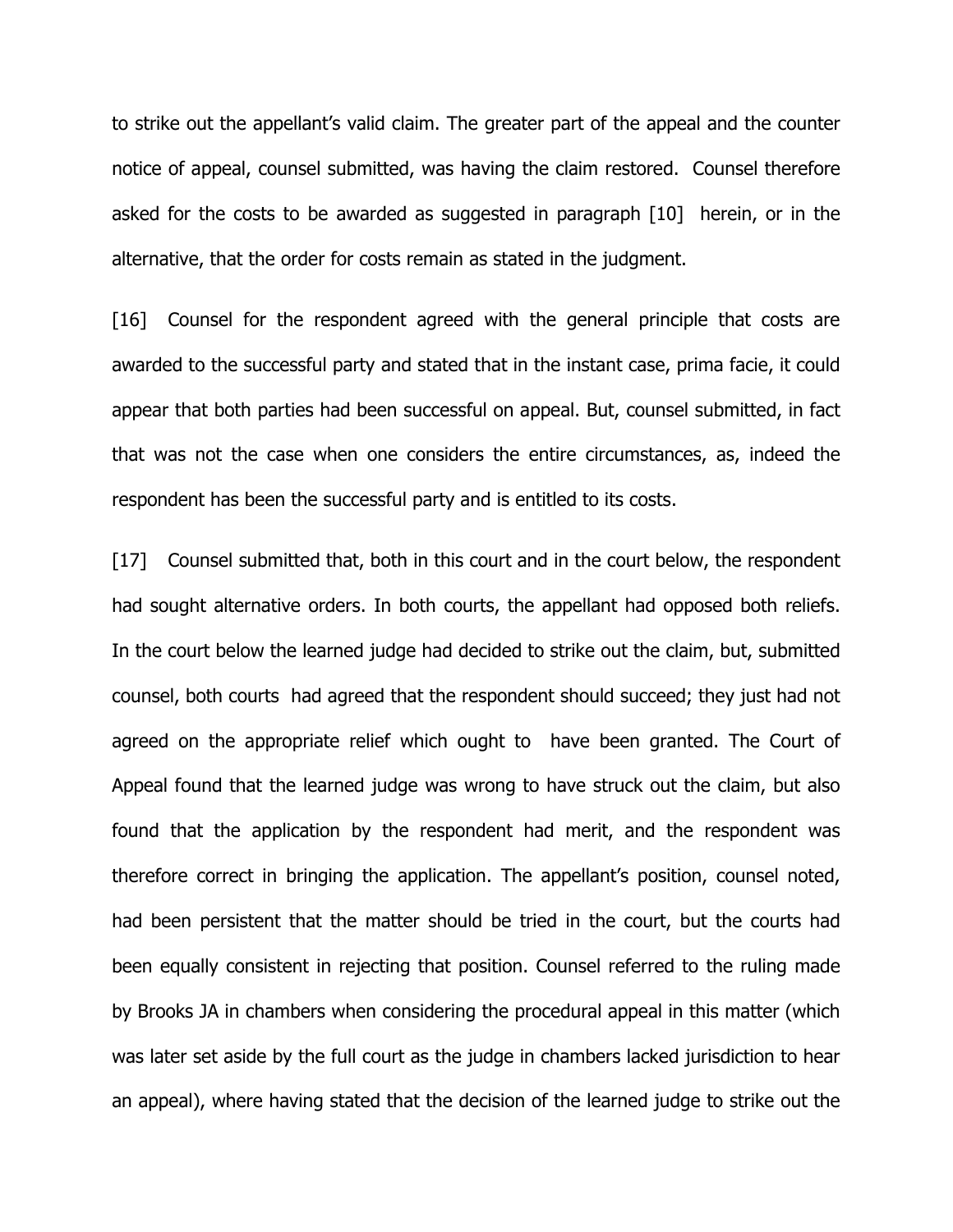claim was wrong and that the appropriate order was to stay the proceedings, Brooks JA stated at paragraph [35]:

> "Despite this finding, it is Mr Clarke who should bear the costs of the appeal and the application below. I find that he ought to have either proceeded to arbitration before filing the claim or, having filed the claim agreed to its stay pending the arbitration."

[18] So, counsel submitted, the appellant had argued three times that the matter should not be stayed but should proceed through the courts and had been unsuccessful all three times. It is on that basis that counsel submitted that the respondent had been successful and should be awarded its costs both in the Court of Appeal and in the court below.

[19] Counsel argued alternatively that if the court is of the view that both parties had been somewhat successful then each party should bear its own costs. But an order requiring the respondent to pay any part of the appellant's costs would mean that the respondent ought not to have brought the application, which would be inconsistent with the ruling of the court. Counsel therefore concluded that the costs should be awarded in the respondent's favour or each party should bear its own costs.

# **Discussion and Analysis**

[20] There is no doubt that in considering whether to make an award of costs, the court has a wide discretion, which in the exercise thereof, it must ensure that each case is dealt with justly. Part 64.6 of the CPR, deals with the question of costs generally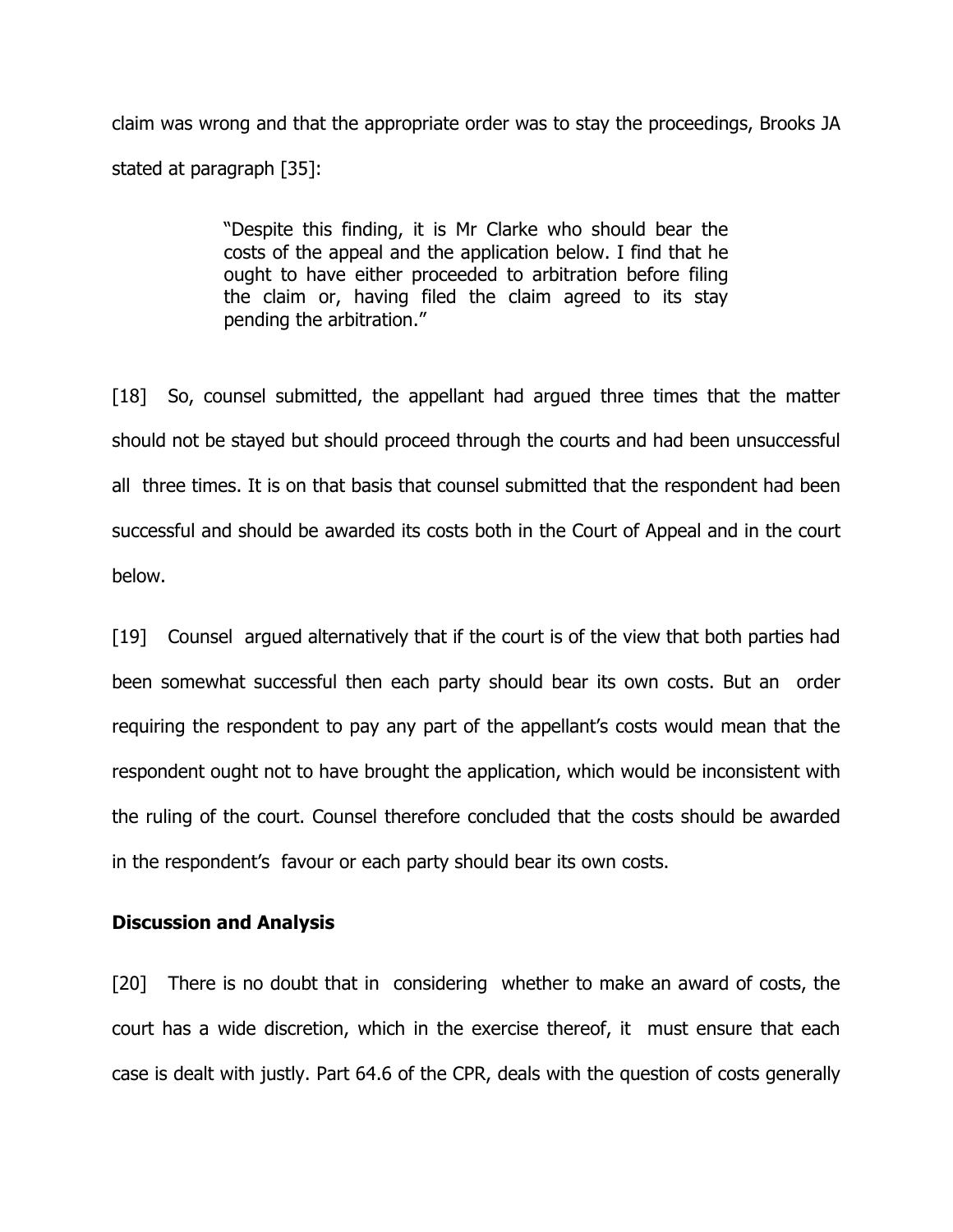and by virtue of rule 1.18(1) of the CAR the provisions of part 64 apply to the award of costs of an appeal subject to any necessary modifications and amendments set out in that rule. Part 64.6 makes it clear that if the court decides to make an order in respect of the costs of any proceedings, the general rule is that it must order the unsuccessful party to pay the costs of the successful party. However, that order can be adjusted and the court may order that a successful party pay all or a part of the costs of an unsuccessful party or may make no order on costs at all (rule 64.6(2)).

[21] The rule sets out certain factors that the court can take into consideration when exercising its discretion to make an award of costs, which include but are not limited to the conduct of the parties both before and during the proceedings; whether a party has succeeded on a particular issue although not successful on the whole of the proceedings; whether it was reasonable for the party to have pursued a particular issue and the manner in which the party has pursued the particular issue; whether the claim was exaggerated; and whether the claimant gave reasonable notice of his intention to issue the claim (rule 64.6(4)). The rule also permits the court to order a party to pay a proportion of another party's costs (rule 64.6(5)).

[22] In the instant case, as can be seen from the judgment, the appellant pursued a claim which was founded on a banker and customer relationship. We found that the court had jurisdiction to try the claim and that it was not an abuse of the court's process. The entire settlement agreement between the parties was not before the court and so there was not sufficient information for a ruling by the court as to whether the appellant's claim to an entitlement to the money in the account had been settled. What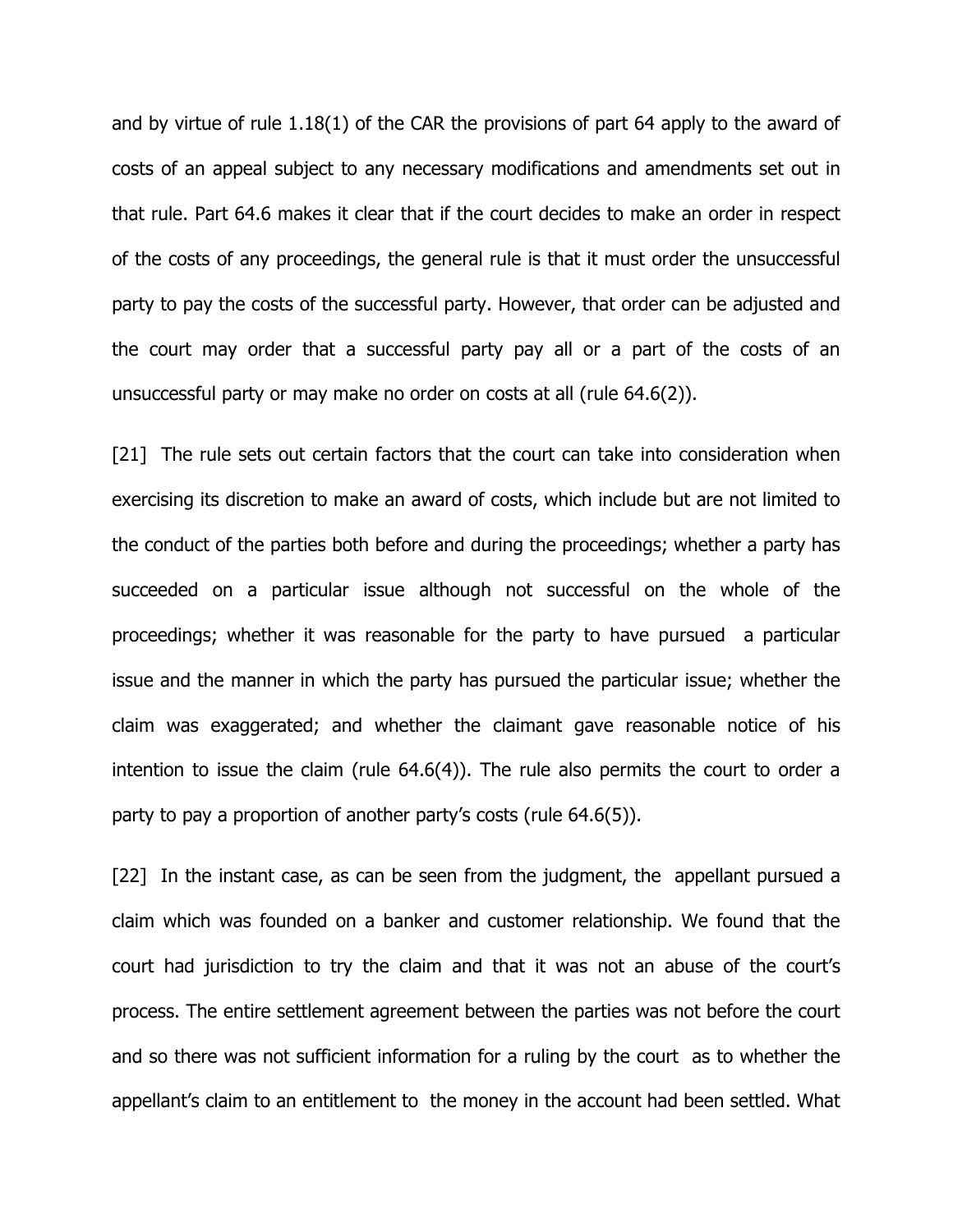was clear though was that the claim was governed by the settlement agreement and there was no doubt that the parties had agreed that any further dispute between them arising out of the settlement agreement should proceed to arbitration before Mr Hew.

[23] It is not true to say that the primary relief claimed by the respondent was to strike out the claim and that the respondent only considered arbitration and stay on appeal by way of concession and in the counter-notice. We have examined the submissions of the respondent made before Sinclair-Haynes J and it was clear that although the application and the submissions did request the court to strike out the claim, it was on the basis that the court had no jurisdiction (rule 9.6(6)) as the matter having been settled, and the appellant having signed a release and indemnity agreement, the appellant was estopped from pursuing any further litigation on the matters in conflict between the parties, and therefore there was no reason for bringing the claim (rule  $26.3(1)(c)$ ). The alternate relief claimed in the application, namely to stay the proceeding was based, as set out in the submissions, on section 5 of the Arbitration Act on the dictum of Orr J, in **Douglas Wright Associates v The Bank of Nova Scotia Jamaica Limited** (1994) 31 JLR 351, and particularly at 358 where he stated that:

> "The authorities reveal that the basic stance of the Courts has been that parties who have agreed to arbitrate should be held to their agreement."

And at 359 B he observed:

"In more recent times there has been a shift in the position of courts of high authority, and there is now a very strong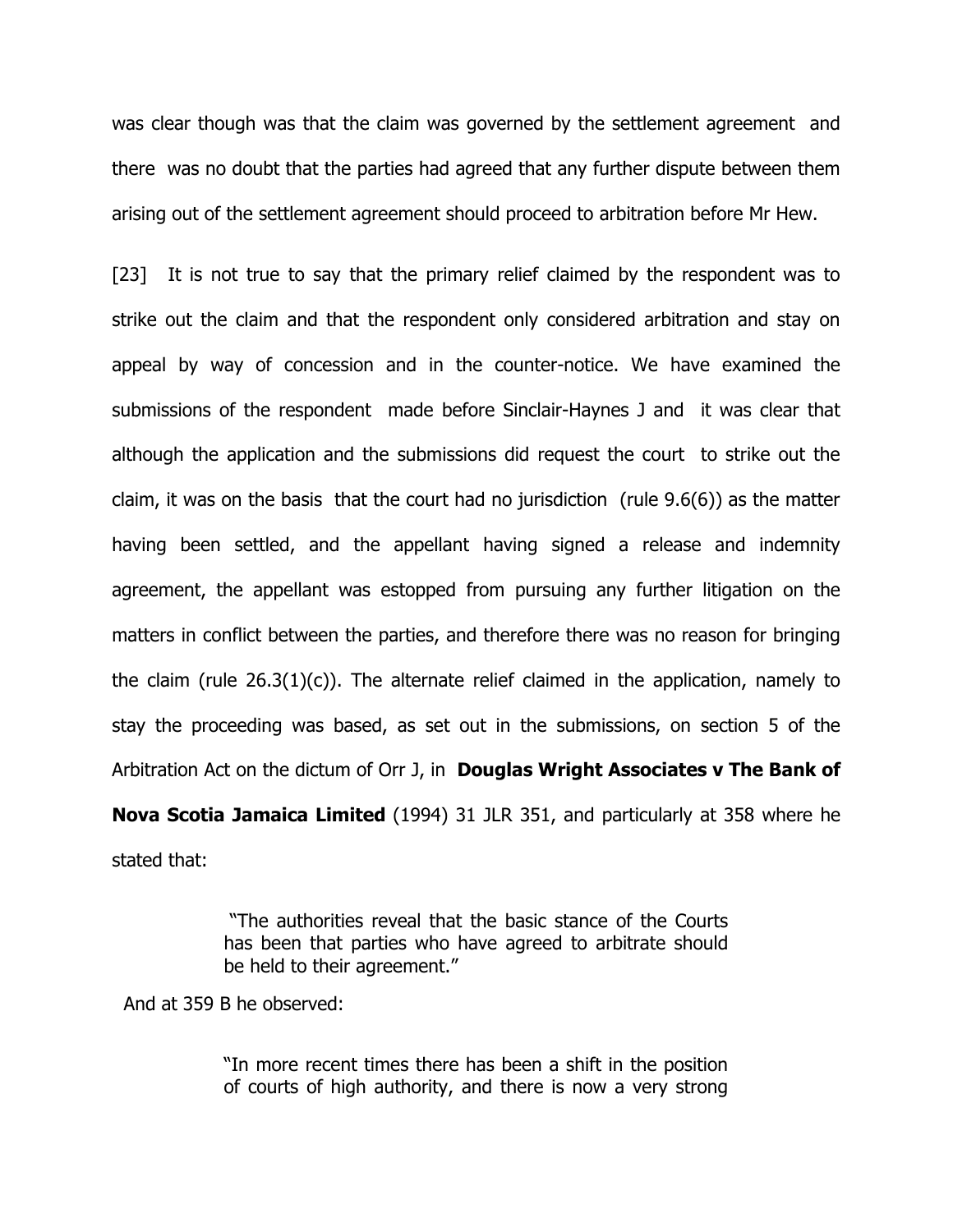bias in favour of enforcing arbitration agreements. A strong cause for refusing a stay must be shown."

[24] Although the court below wrongly held that the court had no jurisdiction to hear the claim, Sinclair-Haynes J did so on the basis of concluding that the submission of counsel for the appellant, that the issue which grounded the claim was an independent one of banker and customer contract, which was unconnected to the matter resolved by the arbitration, was unsustainable. This court has found that the appellant must abide by the agreement that he signed which stated that any disputes arising out of the settlement agreement must be referred to the forum of Mr Graeme Hew.

[25] We agree with the appellant that the claim having been struck out the appeal had to be pursued in order to have it restored. But that would not have been necessary if the correct approach had been taken in the first place which was to access the forum that the parties had chosen.

[26] Suffice it to say, having read the submissions and the material put before us, we do not believe that in the circumstances of this case, that either party should obtain all of its costs in this court, and in the court below. The appellant has succeeded in part, as the claim has been restored, but the dispute has been referred for a hearing before the arbitral tribunal. The respondent has succeeded in part, as the claim has been placed in the forum of the parties' choice, but as indicated, the court has jurisdiction in respect of such a claim, and as a consequence, the claim was restored.